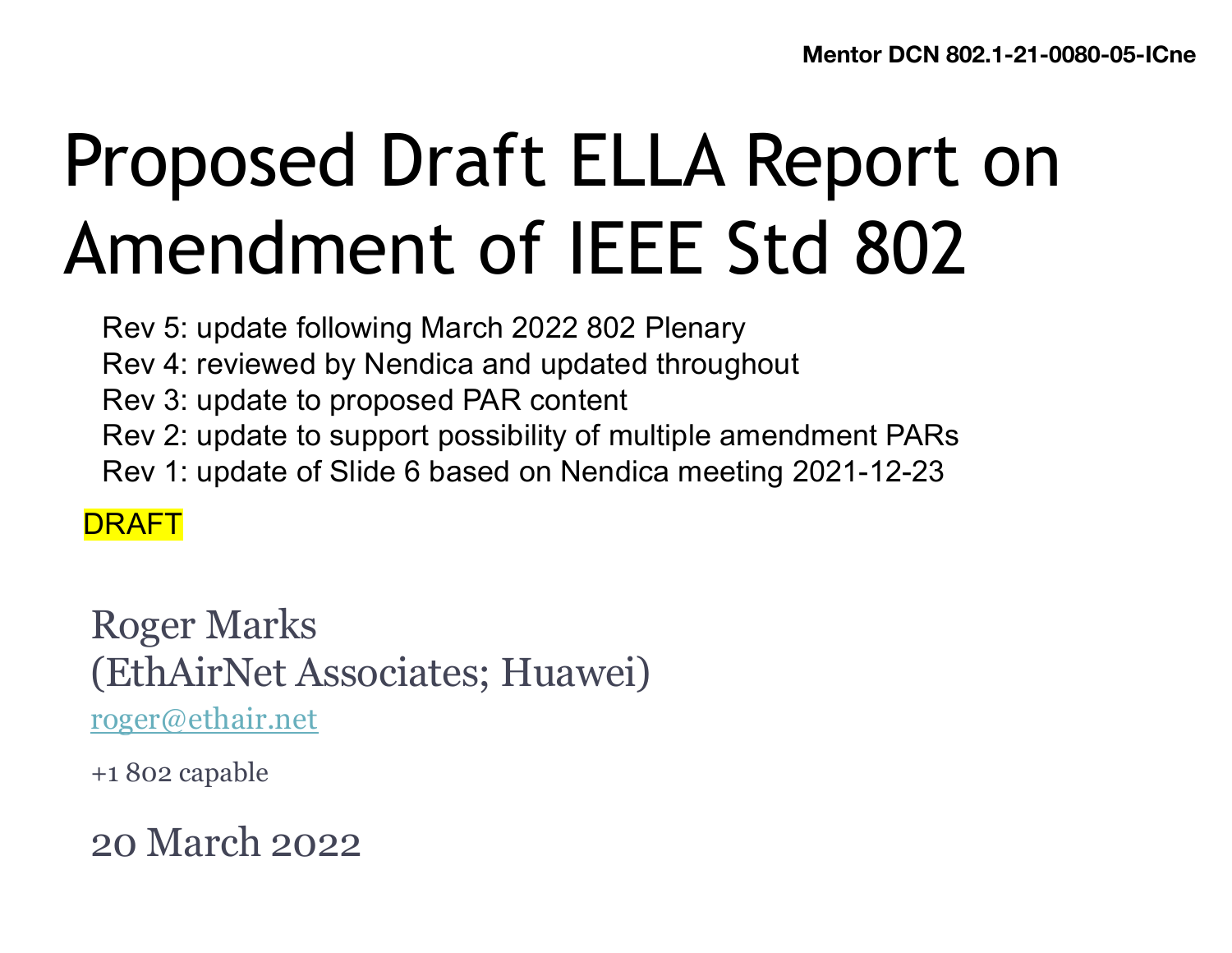# Background

- "[Draft] ELLA Report on Update of IEEE Std 802" (Rev. 8) [\[802.1-21-0076-08](https://mentor.ieee.org/802.1/documents?is_group=ICne&is_year=2021&is_dcn=0076)]
	- proposes multiple PARs to update IEEE Std 802
		- Maintenance Revision PAR to LMSC in March 2022
		- Amendment PAR(s) to LMSC in July 2022
	- covers details of the Revision PAR
		- Agreed by IEEE 802 EC 2022-03-18
		- On NesCom agenda, 2022-03-23
	- proposes a schedule of the Amendment PAR(s) but no details
- This contribution proposes the basis of an extension to the ELLA Report
	- Proposed for completion in May 2022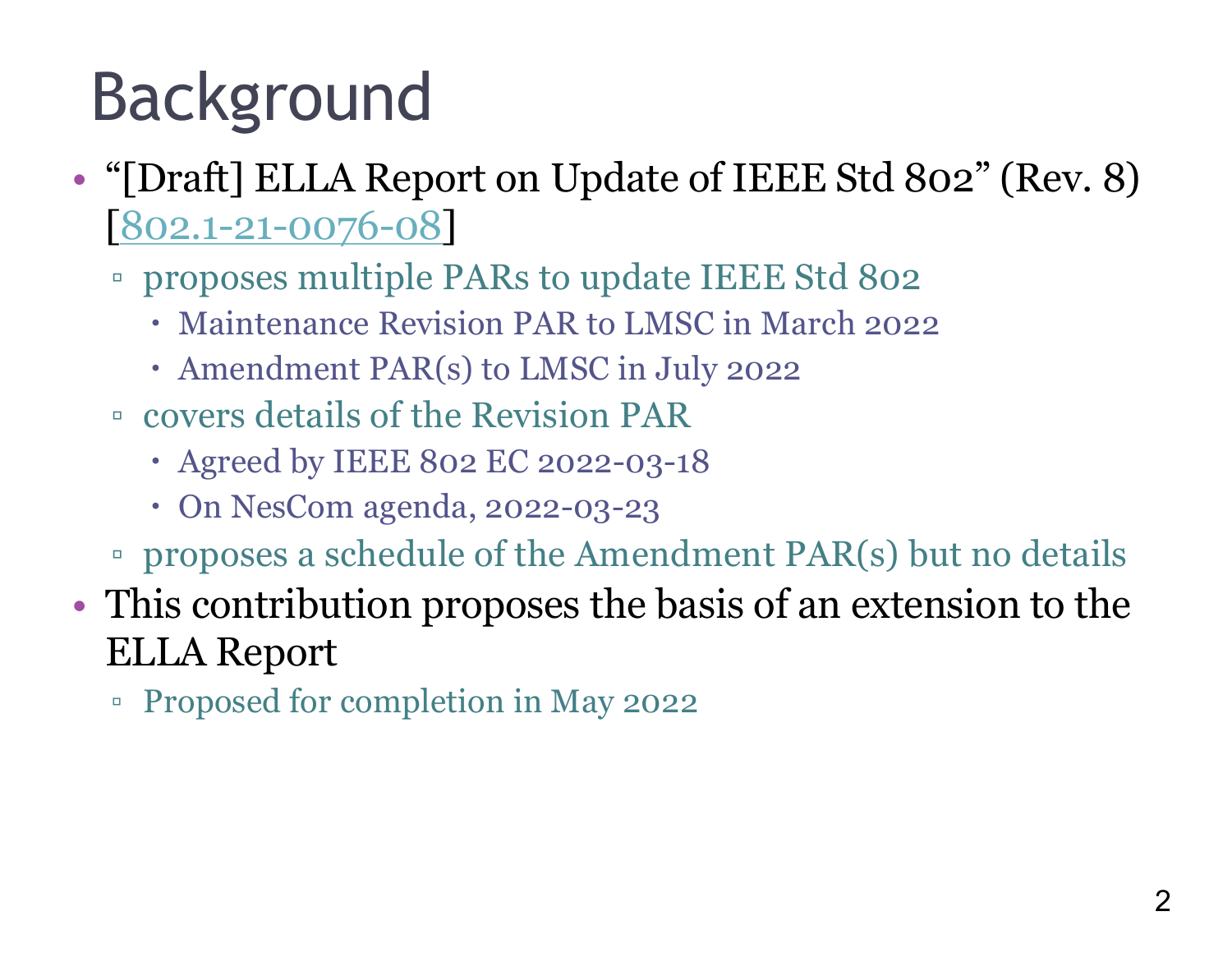#### Amendment PAR Development Schedule

#### • Schedule, to PAR approval

- 15 March 2022 802.1 WG tasks Nendica to report on proposed content of amendment PAR
- May 2022: Technical Plenary preview draft Nendica report
- $\textdegree$  May 2022 802.1 interim session produce draft PAR(s) & CSD(s)
- May 2022: finalize report
- June 2022: 802.1 Chair pre-submits PAR(s)/CSD(s) to EC
- July 2022 Comments due within 802 on PAR(s)/CSD(s)
- July 2022– 802.1 review of comments on PAR(s)/CSD(s)
- $\bullet$  July 2022 complete 802.1 comments response, final PAR(s)/CSD(s)
- July 2022 deadline for 802.1 response to comments within 802
- July 2022 802 comments agreement at 802 EC meeting
- July 2022– confirm 802 agreement to forward NesCom
- July 2022: 802.1 Chair submits PAR to NesCom (deadline: Aug 11)
- Sept 21, 2022– NesCom recommendation decision
- Sept 22, 2022– SASB approval vote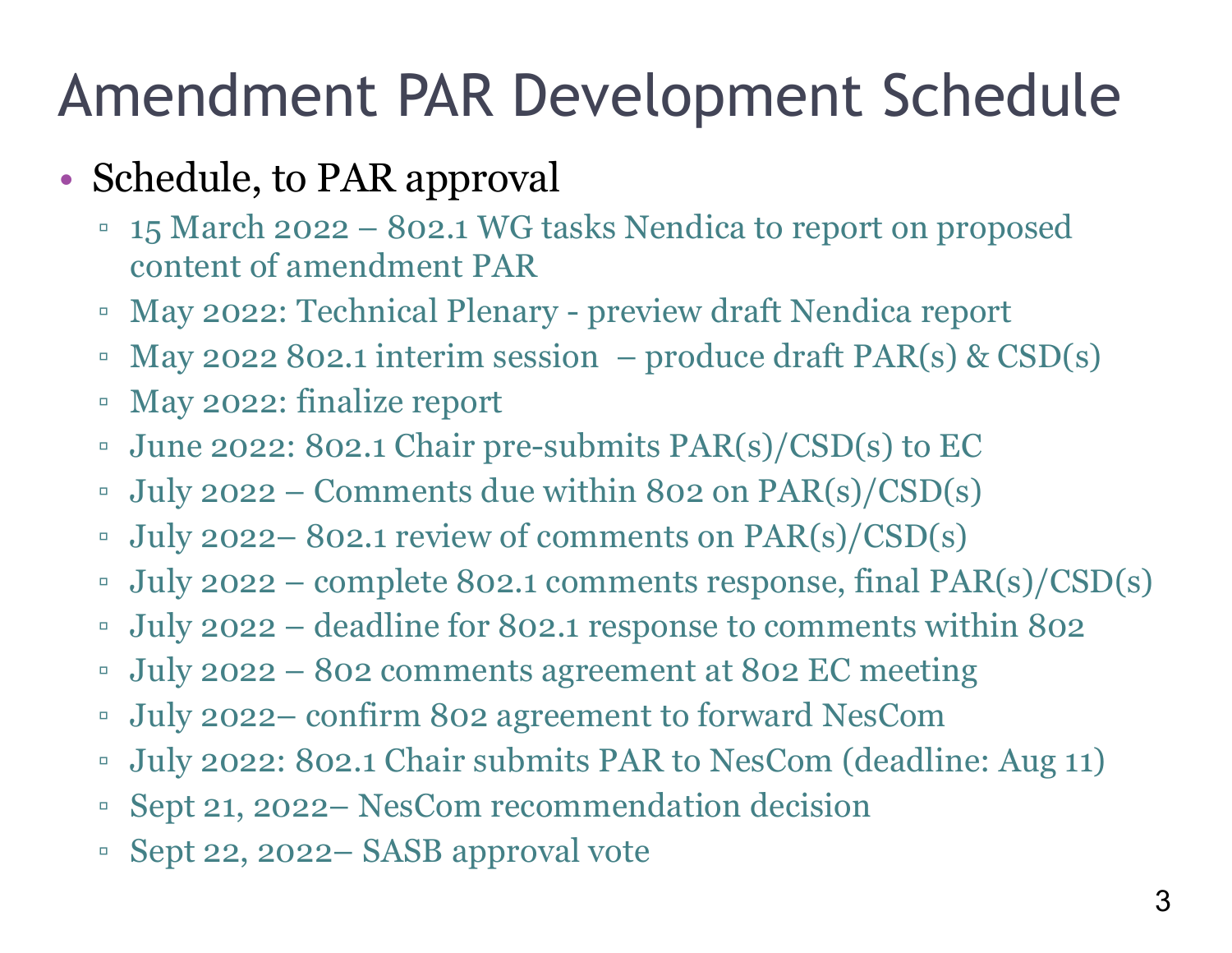## 802.1 WG Motion on PAR to amend IEEE Std 802

#### • 802.1 WG Motion 2022-03-15 :

▫ *802.1 authorizes pre-circulation to the July IEEE 802 Plenary Session of one or more PARs/CSDs to amend IEEE Std 802, as reviewed in the Maintenance Task Group, based on a Nendica report on the topic and considering information from the 802 Technical Plenary.*

4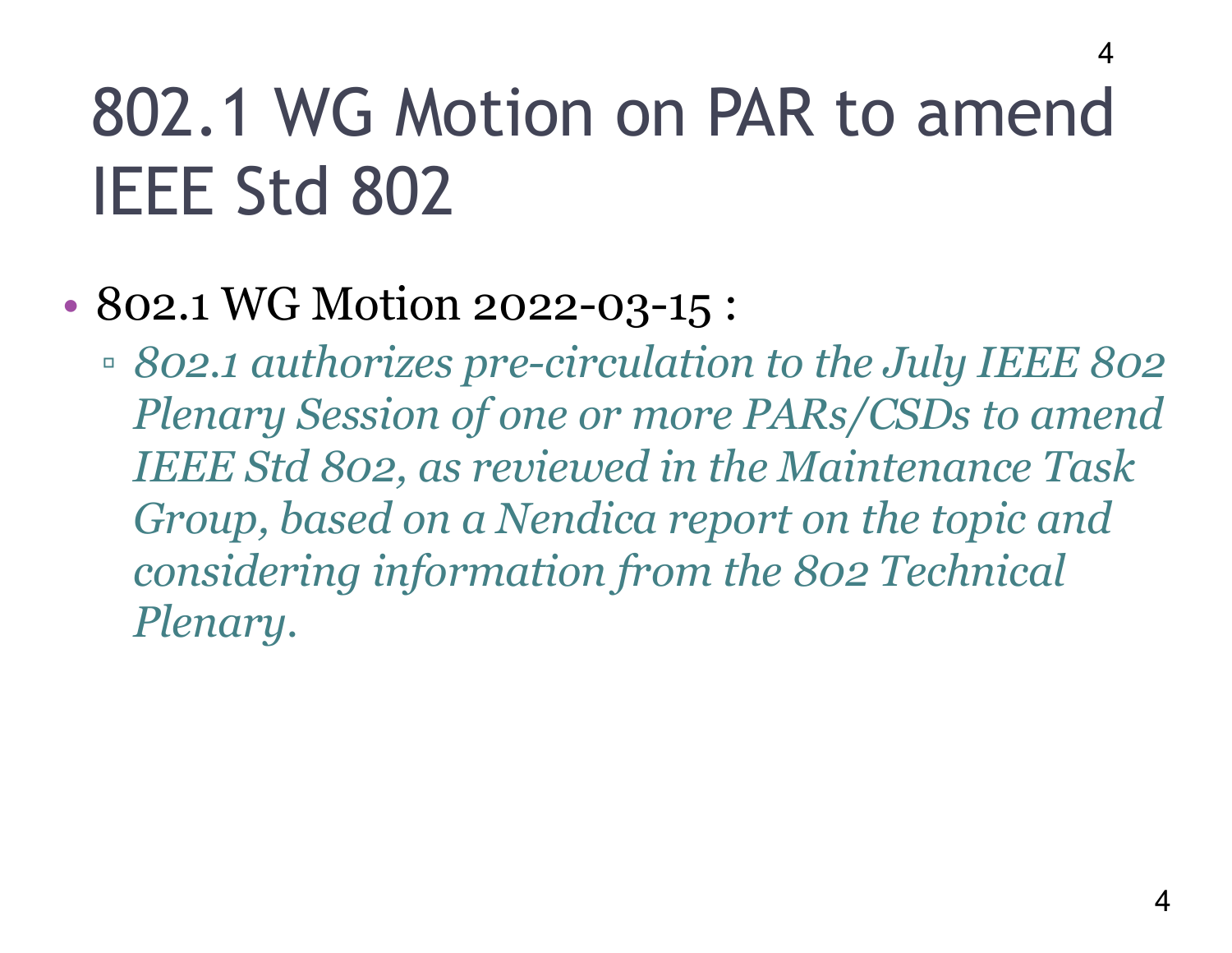# Working Group Views

#### *802.11 ARC comments on 802 project(s)*

- *Prefer the IEEE Std 802 to not become inactive/reserved status*
- *Recommend having two parallel projects to ensure the deadline is met, while allowing technical discussion/updates*
	- *Suggest one project dedicated to only the maintenance roll-in of approved amendments. The project group/chair will need to work to limit discussions to issues that arise directly from the roll-in.*
	- *Suggest the second project can be for technical discussion of any topics of interest to commenters and members, on existing material to be updated or removed, new material to be considered/added, etc.*
		- *Recommend to include in this technical discussion the consideration of a specification of the LLC service, the LSAP, Link-layer connections, and the support of/mapping to the MSAP(s).*
- IEEE 802.11 Architecture Standing Committee, 2021-12-13
	- <https://mentor.ieee.org/802.11/dcn/21/11-21-1993-03-0arc.pptx>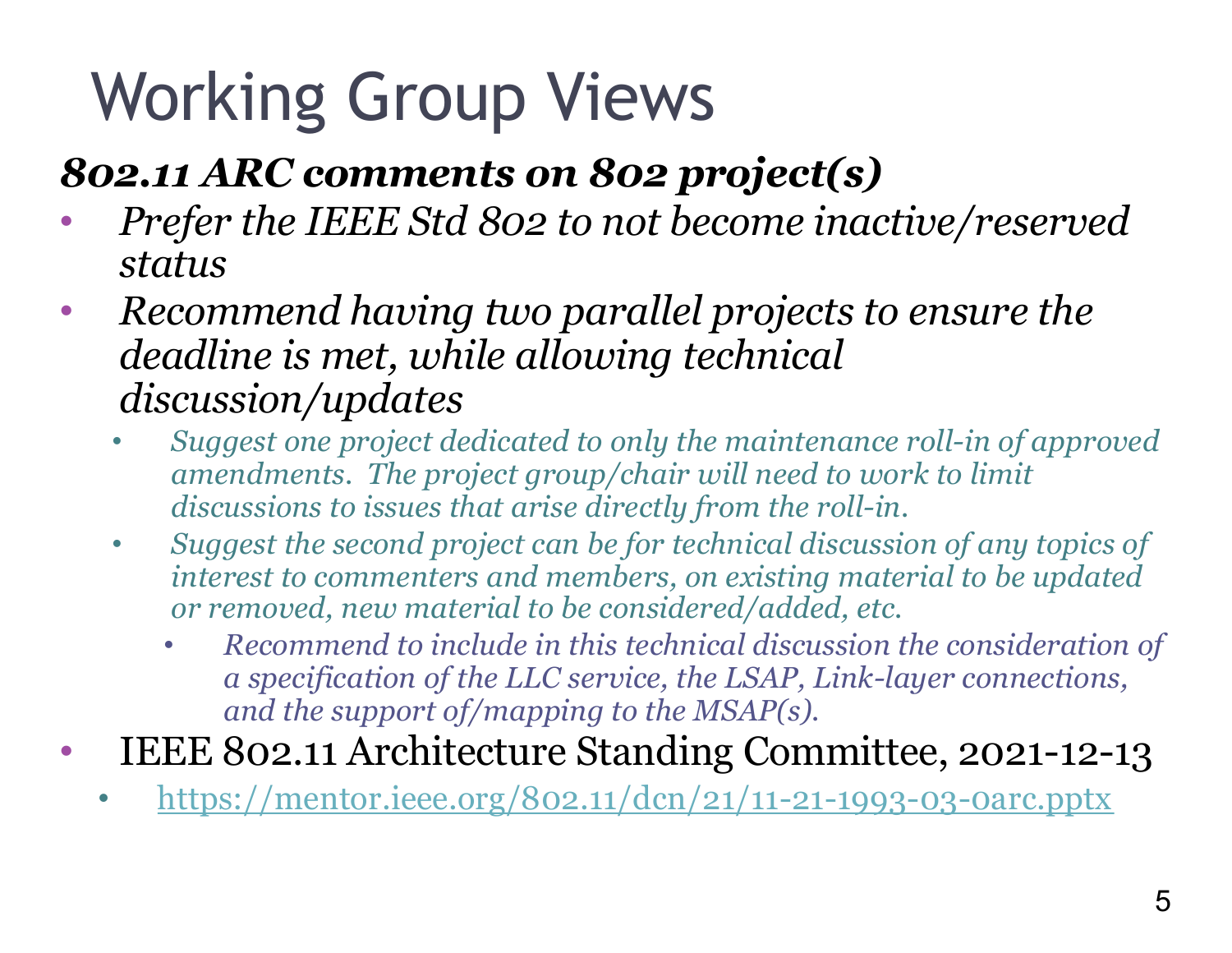#### Amendment PAR: Scope of Standard 6

- Compared to IEEE Std 802 revision PAR (draft):
- **This standard contains descriptions of the IEEE** 802(R) standards published by the IEEE for frame-based data networks as well as a reference model (RM) for protocol standards. A specification for the identification of public, private, and standard protocols is included.
- This standard describes the IEEE 802® family of networking standards and specifies [or describes] the IEEE 802 architecture, including the IEEE 802 link layer service provided to the network layer along with details of addressing and protocol identification.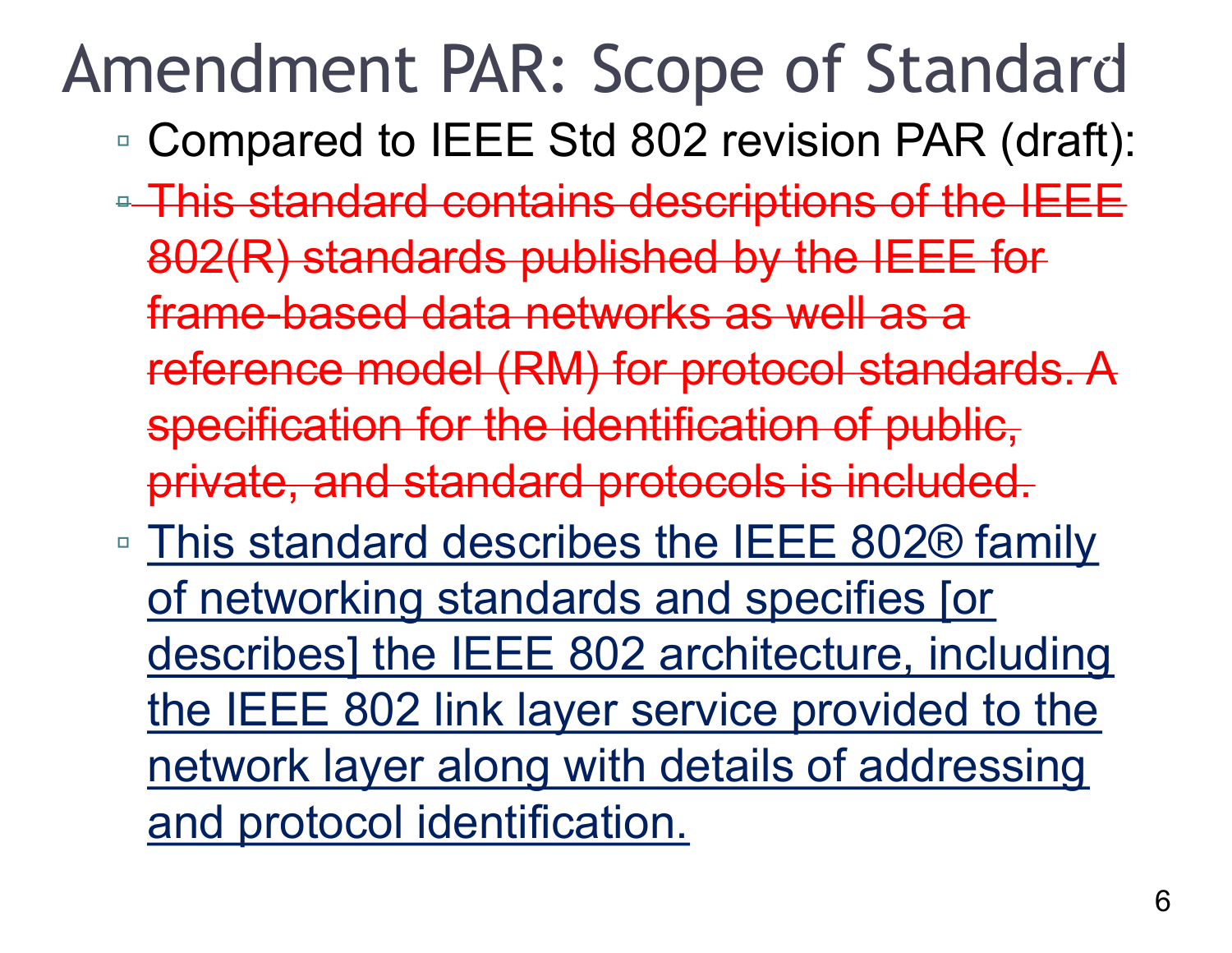### Amendment PAR(s): Scope of Project

□ This project specifies [or describes] the IEEE 802 architecture, including the IEEE 802 link layer service provided to upper layers and the architecture of the logical link sublayer.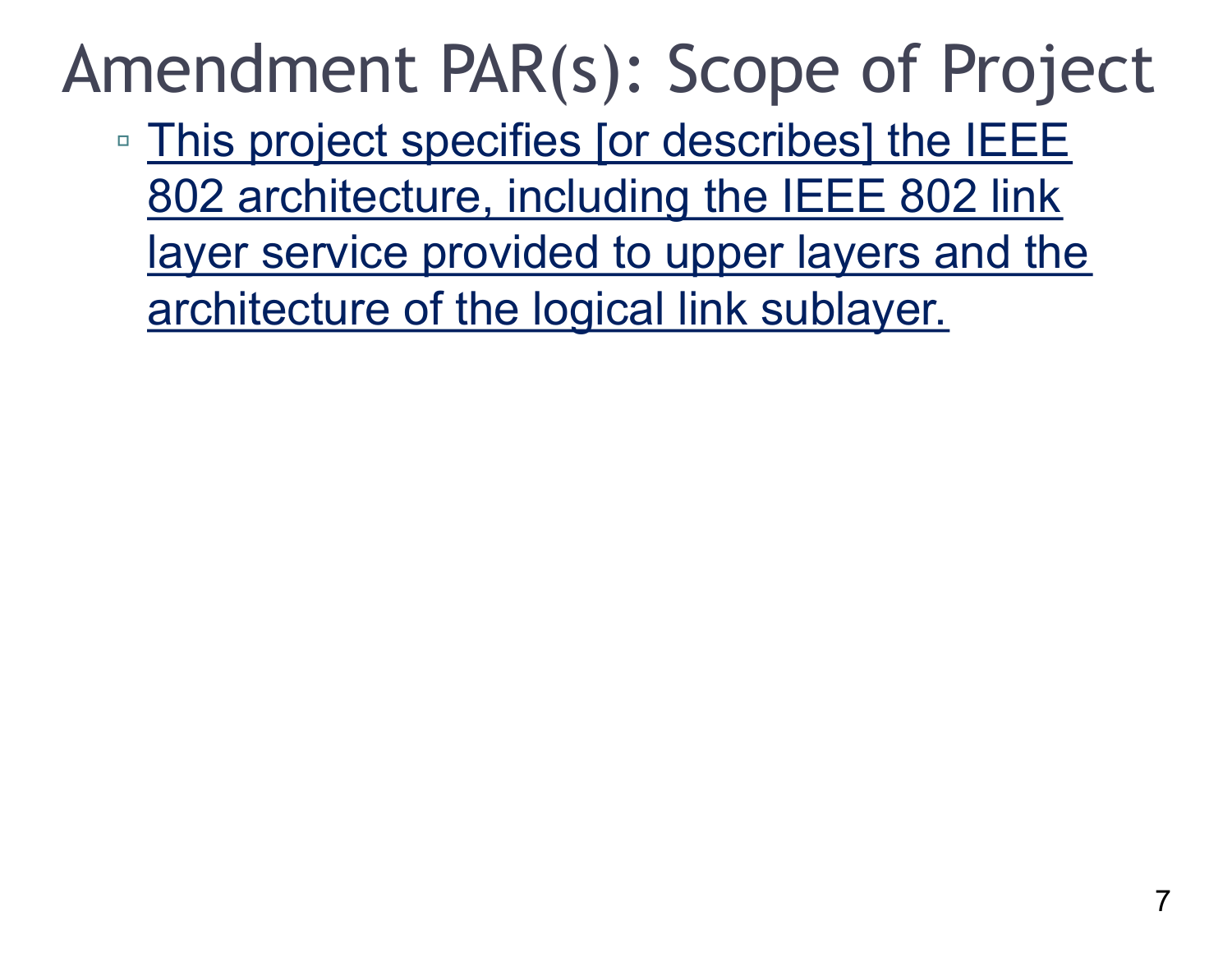#### Amendment PAR: Purpose

- Compared to IEEE Std 802-2014:
- This standard serves as the foundation for the family of IEEE 802 standards published by IEEE for local area networks (LANs), metropolitan area networks (MANs), personal area networks (PANs), regional area networks (RANs), etc. by providing a common IEEE 802 link layer service supporting compatibility of underlying networks.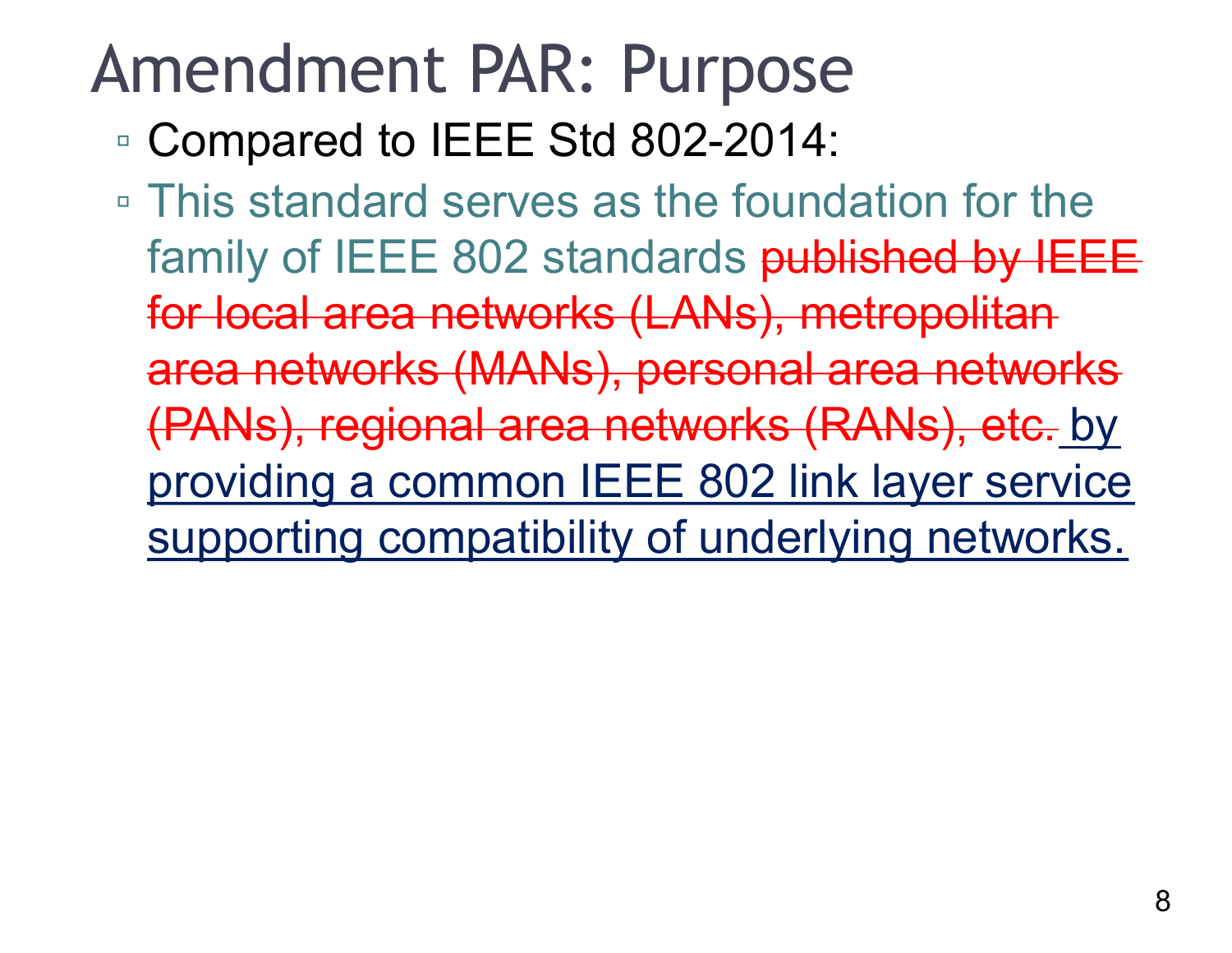### Amendment PAR(s): Need

▫ The project fulfils the need for a unified view of the service provided to upper layer protocols at the interface to the IEEE 802 network, independent of the specific medium access method, and serves as a basis for enhanced capabilities of that service.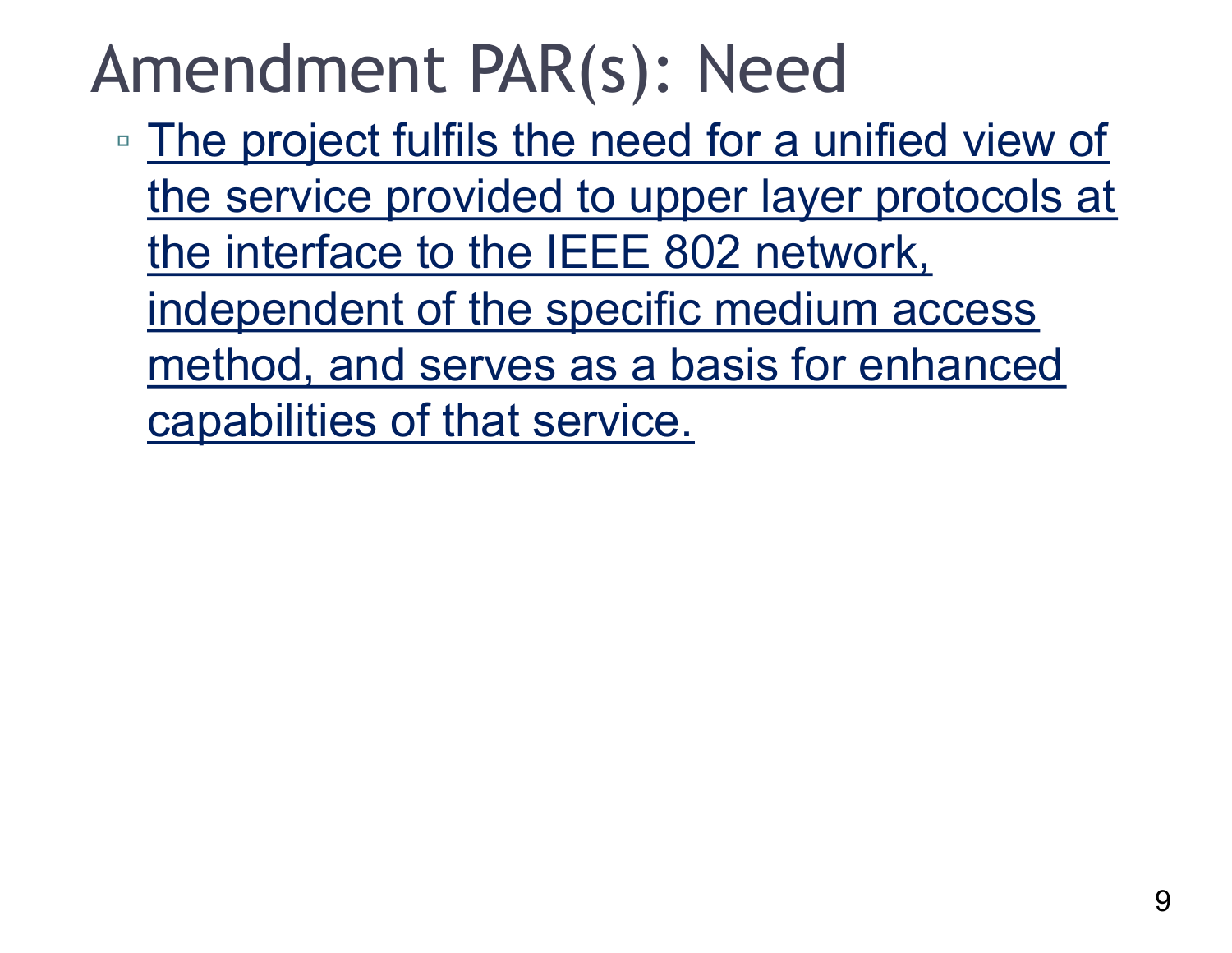## PAR Proposed Update: Stakeholders

□ Client users of link layer services. Standards developers within the IEEE 802 LAN/MAN Standards Committee. Manufacturers, distributors, and users of products and services that conform to the LAN, MAN, and PAN standards developed by IEEE 802.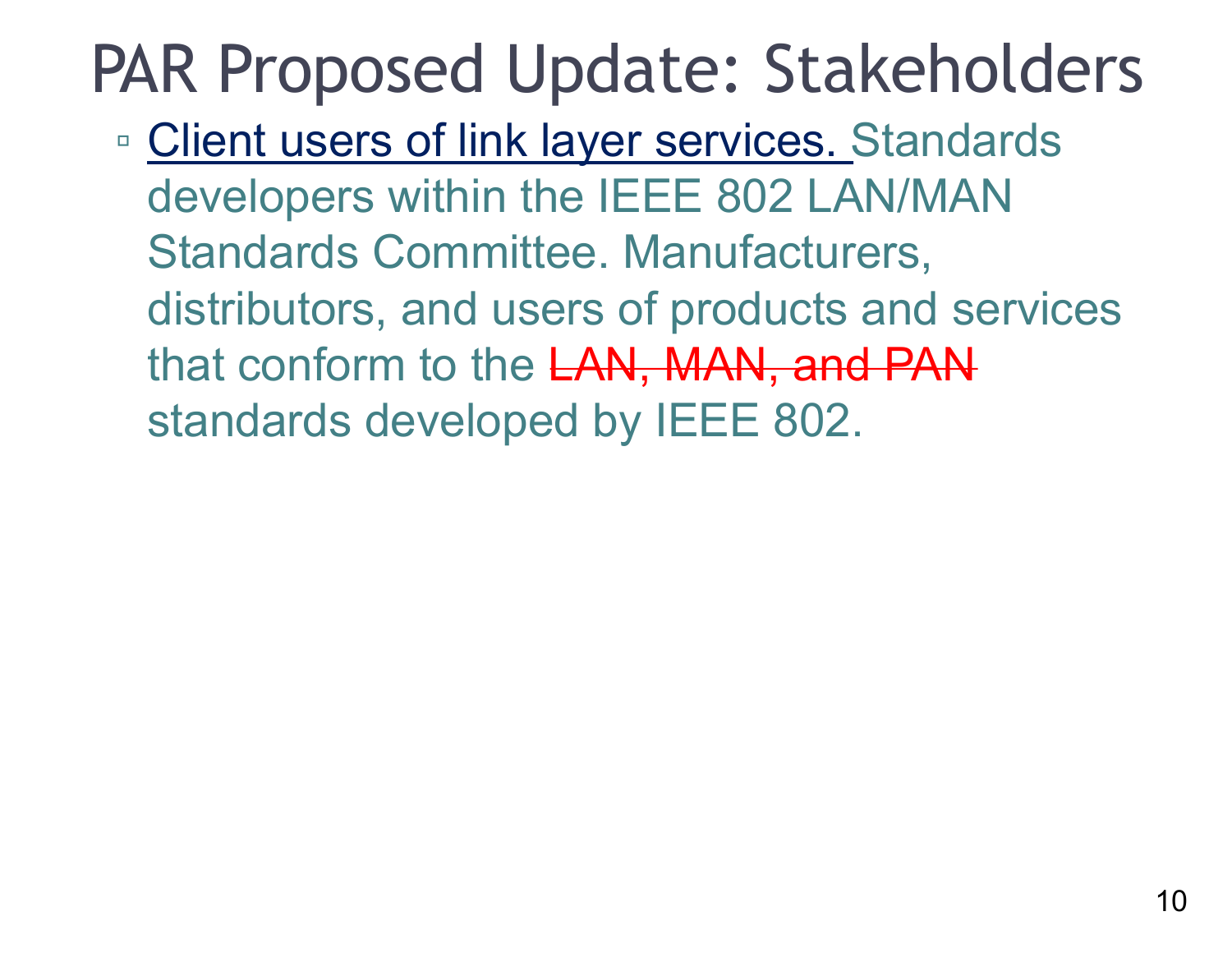## PAR Proposed Update: additional

- TITLE: HEEE Standard for Local and Metropolitan Area Networks: Overview and Architecture
- *Approximate number of people expected to be actively involved in the development of this project: 30*
- *Is the completion of this standard dependent upon the completion of another standard?* Yes, IEEE Std 802
- *Are there other standards or projects with a similar scope?* No
- *Is it the intent to develop this document jointly with another organization?* No
- Expected Date for Initial SA Ballot: Nov 2024
- Projected Submittal to RevCom: Nov 2025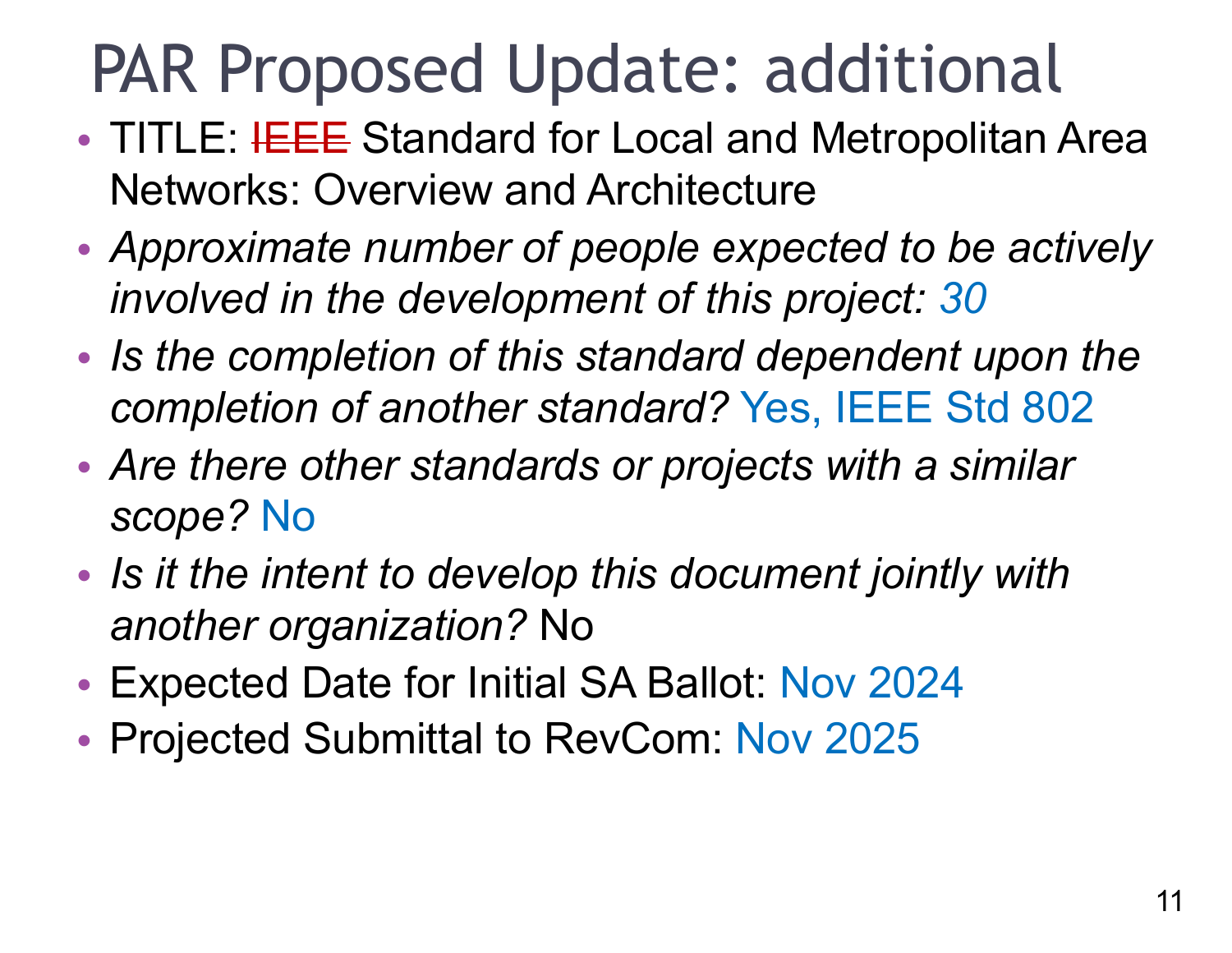### Proposed CSD: 14.1.1

- 14.1.1 Managed objects
	- Describe the plan for developing a definition of managed objects. The plan shall specify one of the following:
	- a) The definitions will be part of this project.
	- b) The definitions will be part of a different project and provide the plan for that project or anticipated future project.
	- c) The definitions will not be developed and explain why such definitions are not needed.
		- (a) Definitions include YANG Data Model for EtherTypes incorporated per P802f.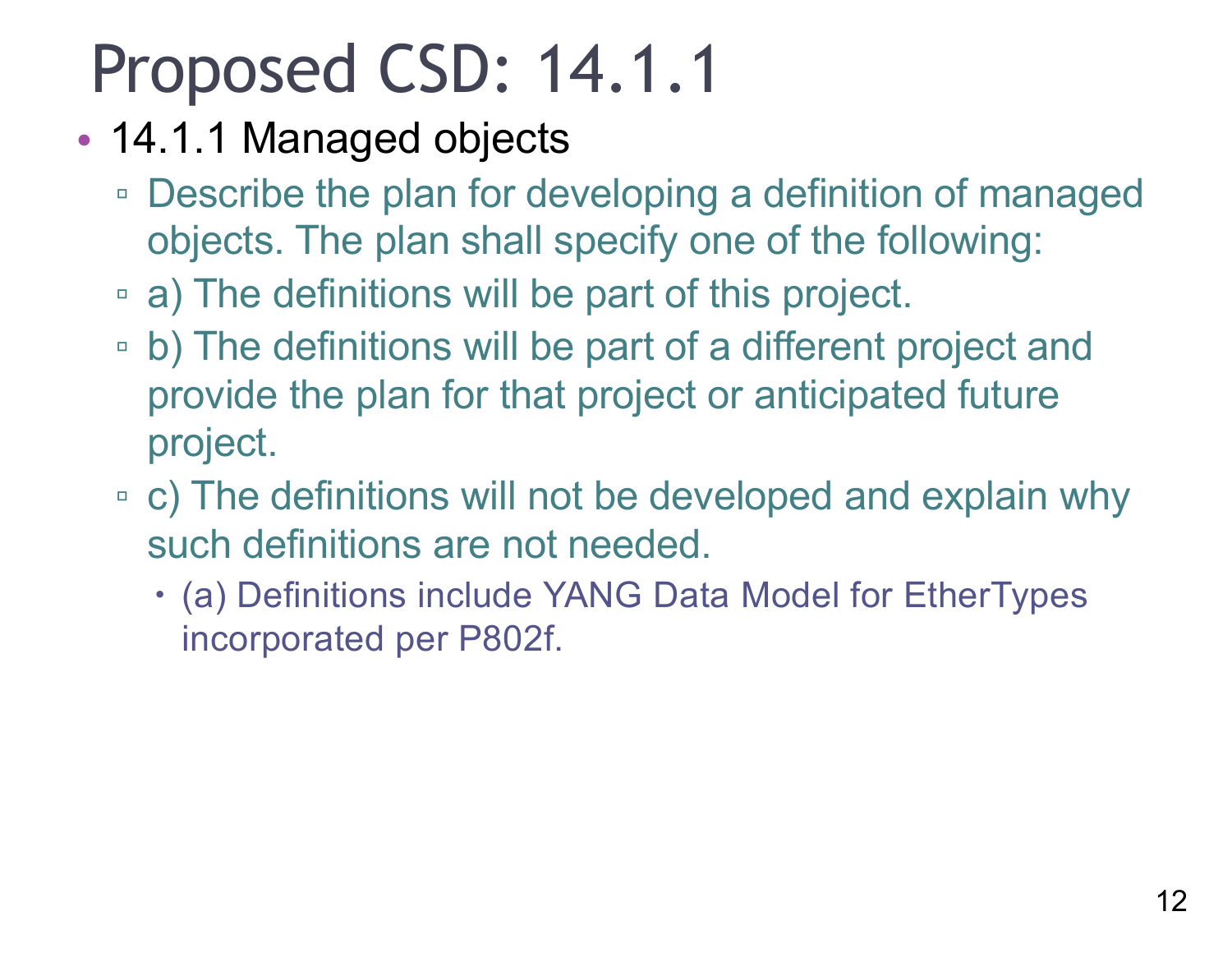## Proposed CSD: 14.1.2

#### • 14.1.2 Coexistence

- A Working Group proposing a wireless project shall prepare a Coexistence Assessment (CA) document unless it is not applicable.
- a) Will the Working Group create a CA document as part of the Working Group balloting process as described in Clause 13? (yes/no)
	- · no
- b) If not, explain why the CA document is not applicable.
	- Per Clause 13, the CA document applies to wireless Working Groups and shall address coexistence with all relevant active IEEE 802 LMSC wireless standards specifying devices for unlicensed operation. This document is not anticipated to alter wireless coexistence behavior.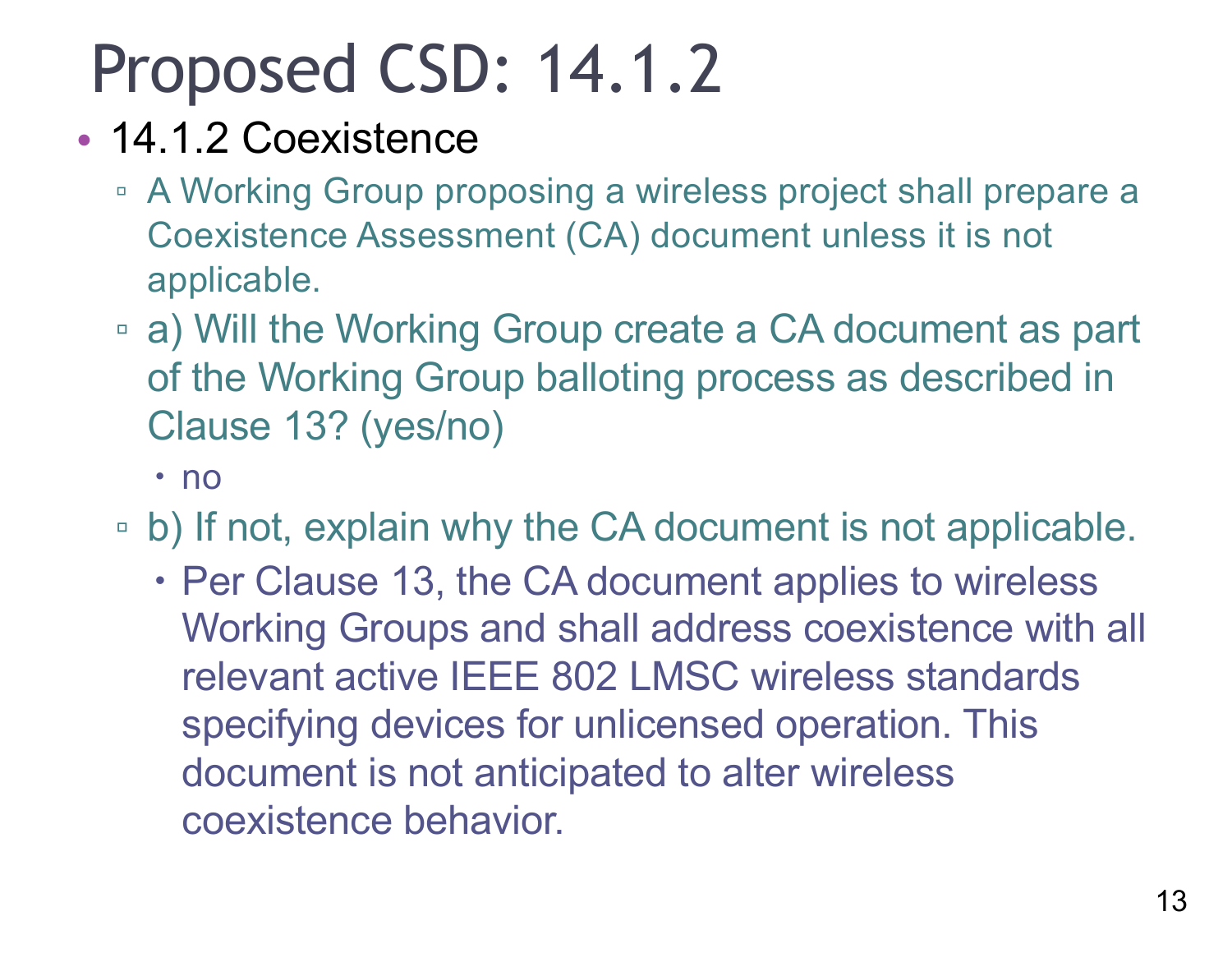- 14.2.2 Broad market potential
	- Each proposed IEEE 802 LMSC standard shall have broad market potential. At a minimum, address the following areas: a) Broad sets of applicability. b) Multiple vendors and numerous users.
		- The revised standard would continue to support devices, from multiple vendors and for multiple users, that are compatible with pre-existing IEEE 802 standards and broadly applicable.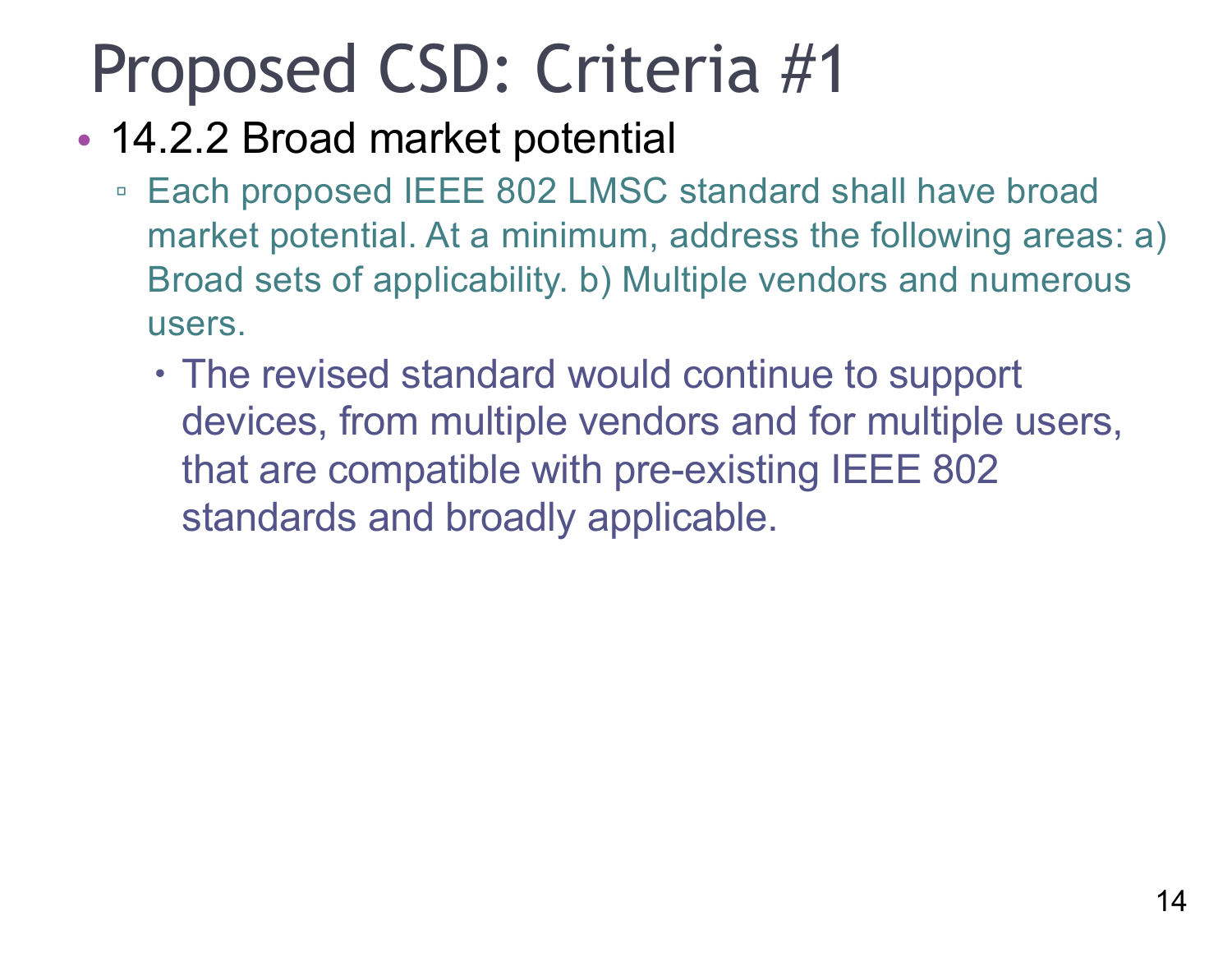#### • 14.2.2 Compatibility

- Each proposed IEEE 802 LMSC standard should be in conformance with IEEE Std 802, IEEE 802.1AC, and IEEE 802.1Q. If any variances in conformance emerge, they shall be thoroughly disclosed and reviewed with IEEE 802.1 Working Group prior to submitting a PAR to the IEEE 802 LMSC.
- a) Will the proposed standard comply with IEEE Std 802, IEEE Std 802.1AC and IEEE Std 802.1Q?
	- Yes, although IEEE Std 802.1AC and IEEE Std 802.1Q may evolve to align with the architecture
- b) If the answer to a) is no, supply the response from the IEEE 802.1 Working Group.
- The review and response is not required if the proposed standard is an amendment or revision to an existing standard for which it has been previously determined that compliance with the above IEEE 802 standards is not possible. In this case, the CSD statement shall state that this is the case.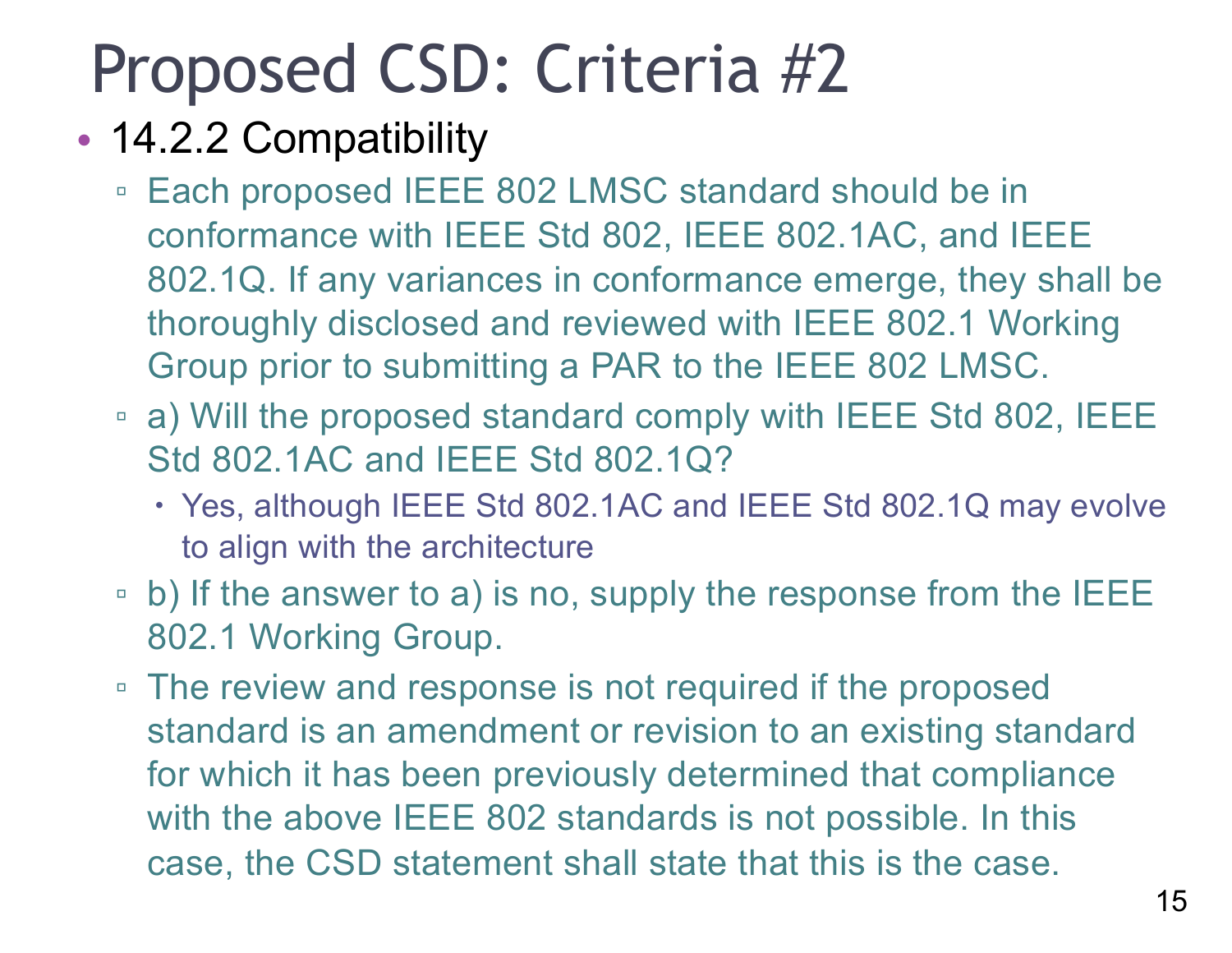#### • 14.2.3 Distinct Identity

- Each proposed IEEE 802 LMSC standard shall provide evidence of a distinct identity. Identify standards and standards projects with similar scopes and for each one describe why the proposed project is substantially different.
	- No other standard specifies the IEEE 802 architecture. Some aspects of the IEEE 802 link layer service are specified in IEEE/ISO 802.2-1989 (Inactive-Withdrawn).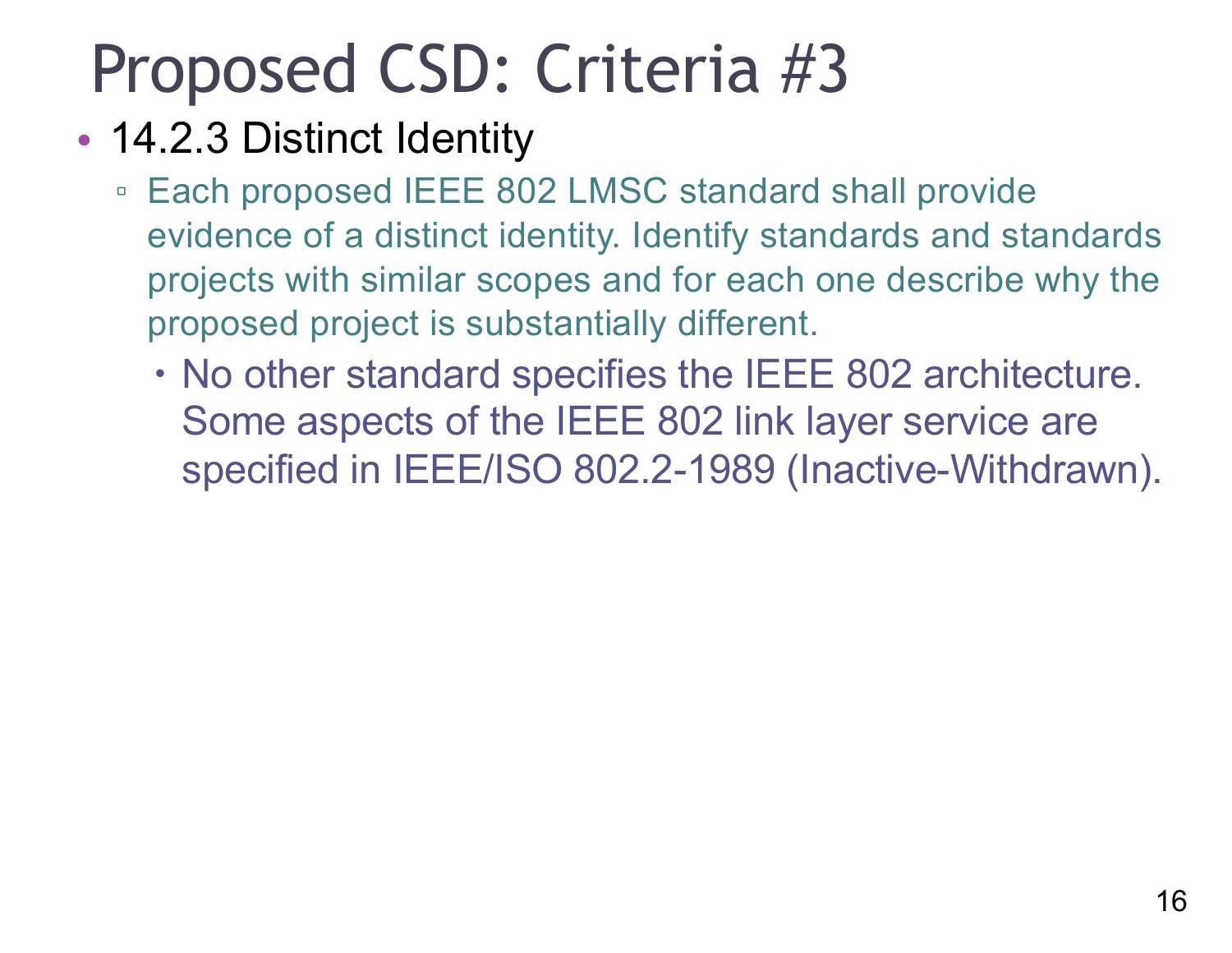- 14.2.4 Technical Feasibility
	- Each proposed IEEE 802 LMSC standard shall provide evidence that the project is technically feasible within the time frame of the project. At a minimum, address the following items to demonstrate technical feasibility: a) Demonstrated system feasibility. b) Proven similar technology via testing, modeling, simulation, etc.
		- The IEEE 802 architecture will significantly draw from existing IEEE 802 standards and existing implementations.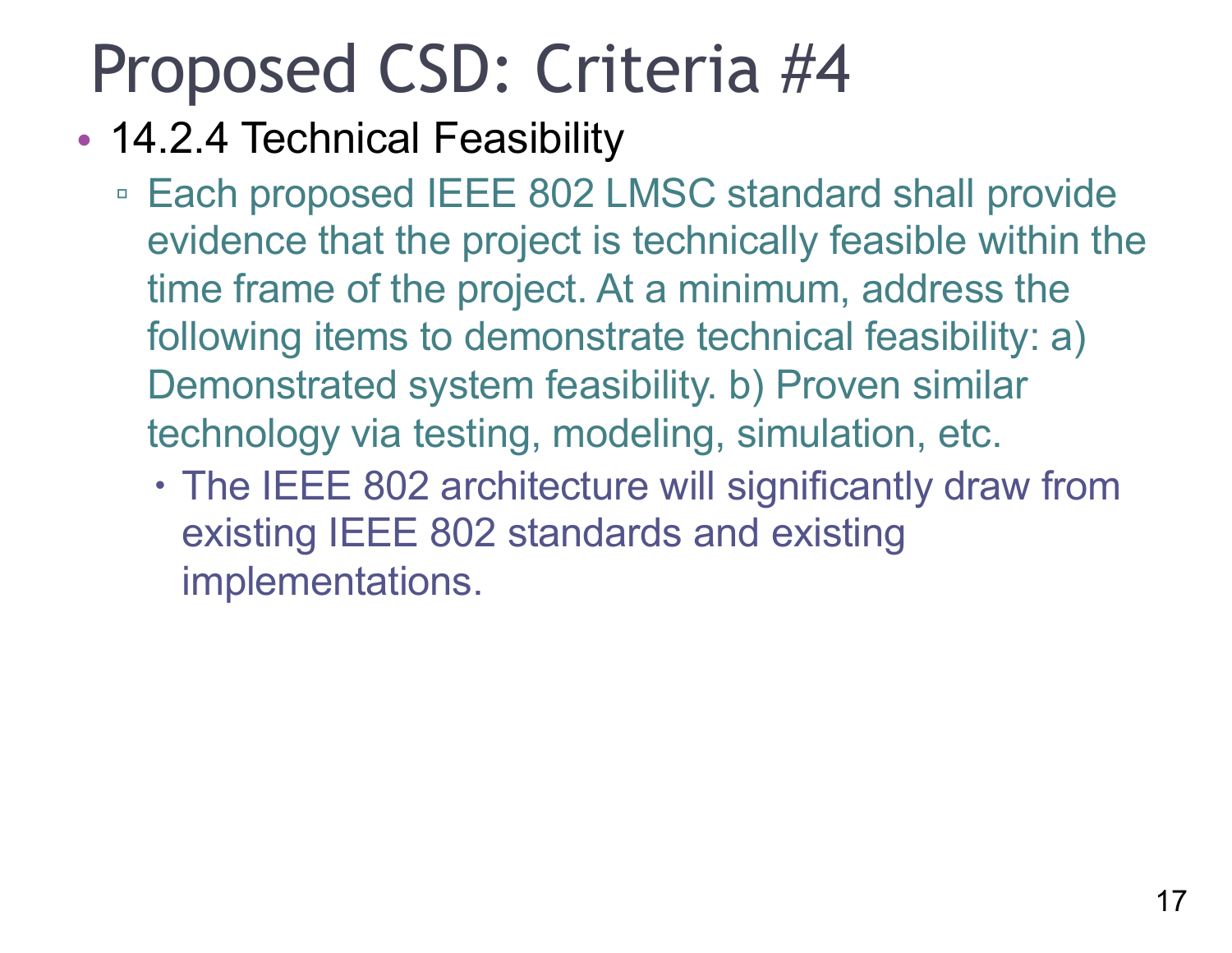#### • 14.2.5 Economic Feasibility

- Each proposed IEEE 802 LMSC standard shall provide evidence of economic feasibility. Demonstrate, as far as can reasonably be estimated, the economic feasibility of the proposed project for its intended applications. Among the areas that may be addressed in the cost for performance analysis are the following: a) Known cost factors. b) Balanced costs. c) Consideration of installation costs. d) Consideration of operational costs (e.g., energy consumption). e) Other areas, as appropriate.
	- The specification of the IEEE architecture is not expected to entail new costs for implementations.